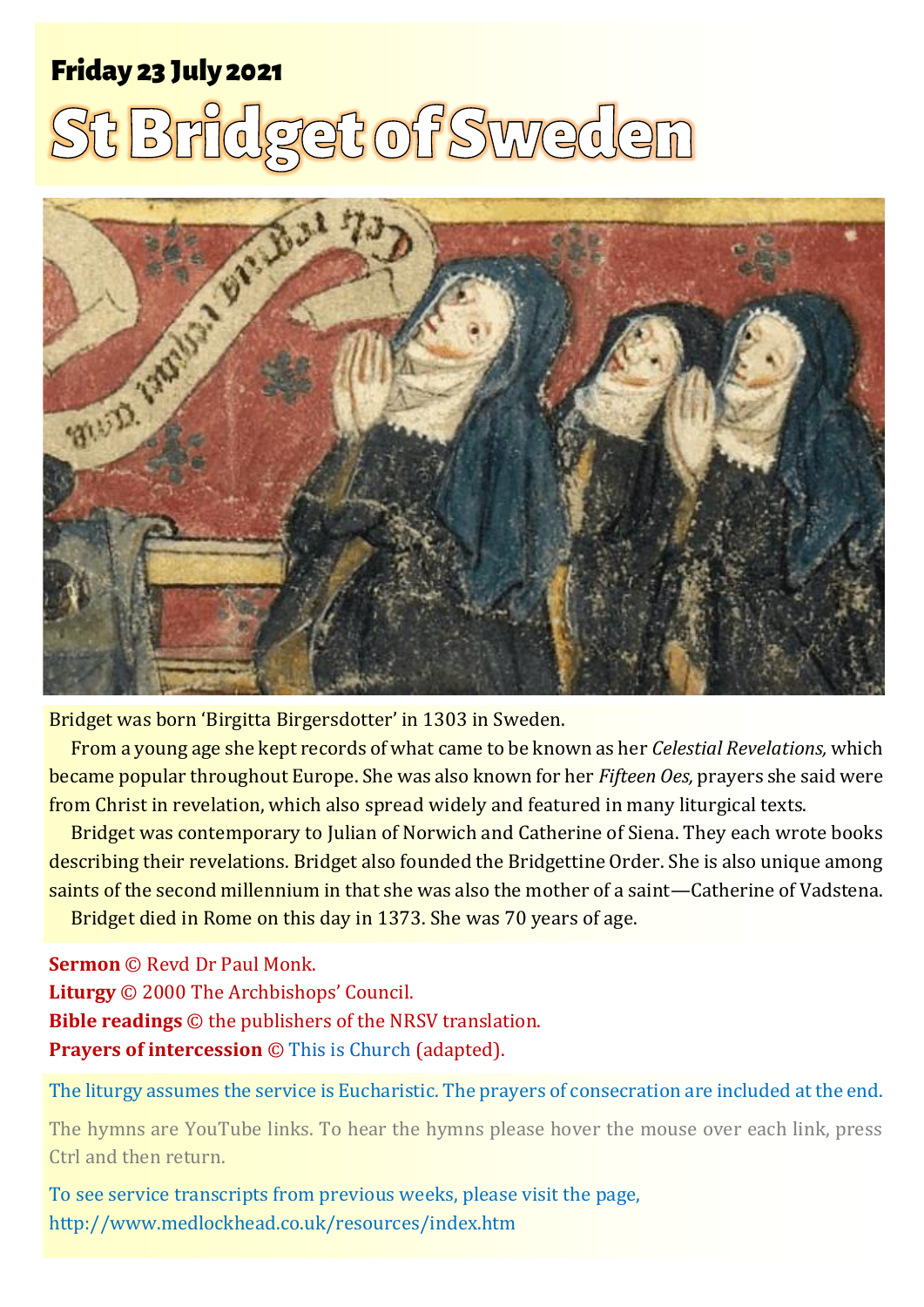# **Introduction and welcome**

HYMN 1 **[As we are gathered, Jesus is here](https://www.youtube.com/watch?v=zj0Eg9X0FT8)** (click on this link to hear the hymn)

# **The Welcome**

In the name of the Father, and of the Son, and of the Holy Spirit

All **Amen.**

The Lord be with you

All **And also with you.**

# **The Preparation**

All **Almighty God,**

**to whom all hearts are open, all desires known, and from whom no secrets are hidden: cleanse the thoughts of our hearts by the inspiration of your Holy Spirit, that we may perfectly love you, and worthily magnify your holy name; through Christ our Lord. Amen.**

Our Lord Jesus Christ said:

The first commandment is this: 'Hear, O Israel, the Lord our God is the only Lord. You shall love the Lord your God with all your heart, with all your soul, with all your mind, and with all your strength.'

And the second is this: 'Love your neighbour as yourself.' There is no other commandment greater than these. On these two commandments hang all the law and the prophets.

#### All **Amen. Lord, have mercy.**

Christ calls us to share the heavenly banquet of his love with all the saints in earth and heaven. Therefore, knowing our unworthiness and sin, let us confess our sins in penitence and faith, firmly resolved to keep God's commandments and to live in love and peace with all.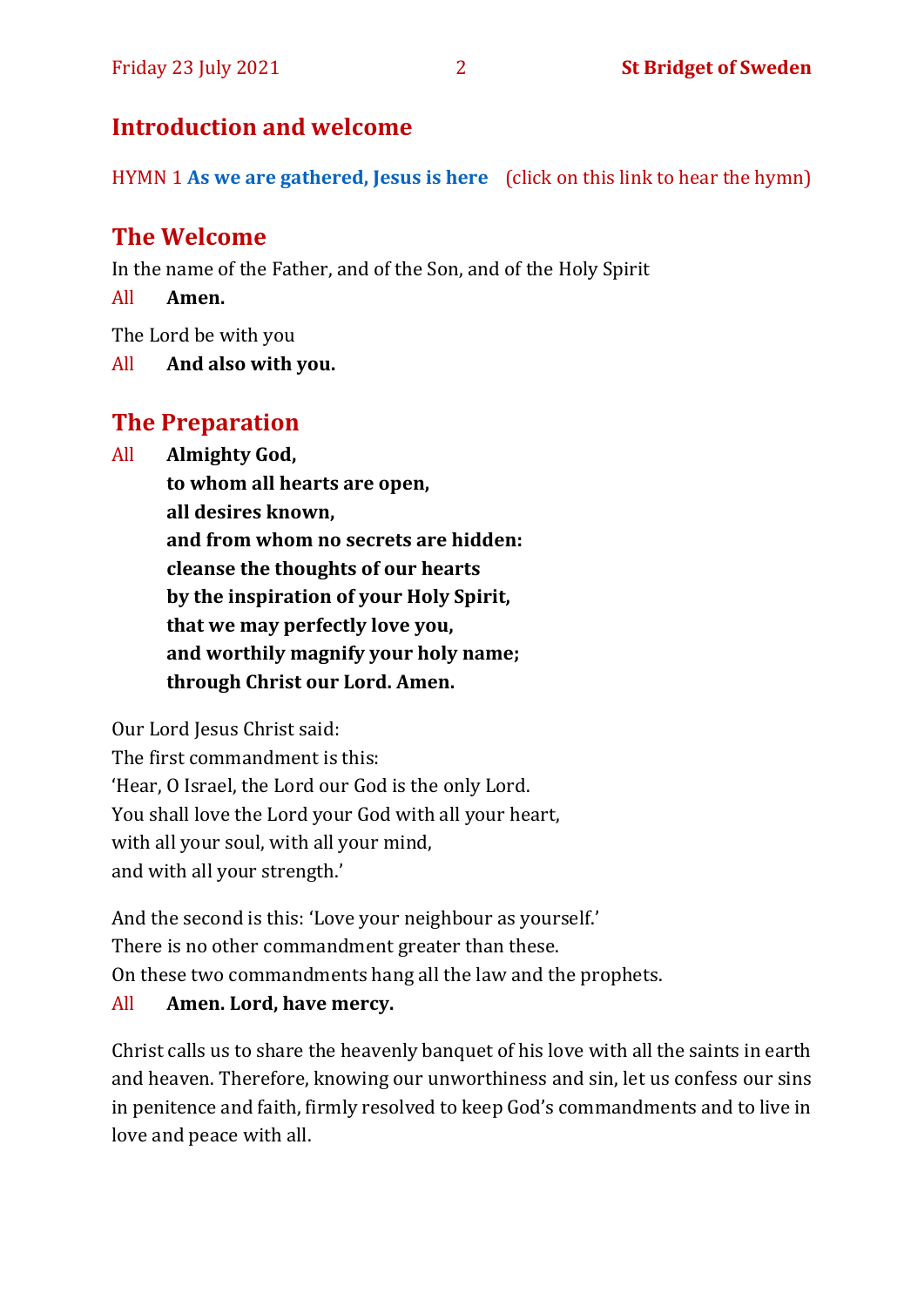All **Almighty God, our heavenly Father, we have sinned against you and against our neighbour in thought and word and deed, through negligence, through weakness, through our own deliberate fault. We are truly sorry and repent of all our sins. For the sake of your Son Jesus Christ, who died for us, forgive us all that is past and grant that we may serve you in newness of life to the glory of your name. Amen.**

Almighty God,

who forgives all who truly repent, have mercy upon you, pardon and deliver you from all your sins, confirm and strengthen you in all goodness, and keep you in life eternal; through Jesus Christ our Lord. All **Amen.**

# **The Gloria**

This Gloria is sung to the tune of 'Cwm Rhondda'. Click **[here](https://www.youtube.com/watch?v=l71MLQ22dIk)** for the tune.

All **Glory be to God in Heaven, Songs of joy and peace we bring, Thankful hearts and voices raising, To creation's Lord we sing. Lord we thank you, Lord we praise you, Glory be to God our King: Glory be to God our King. Lamb of God, who on our shoulders, Bore the load of this world's sin; Only Son of God the Father, You have brought us peace within. Lord, have mercy, Christ have mercy,**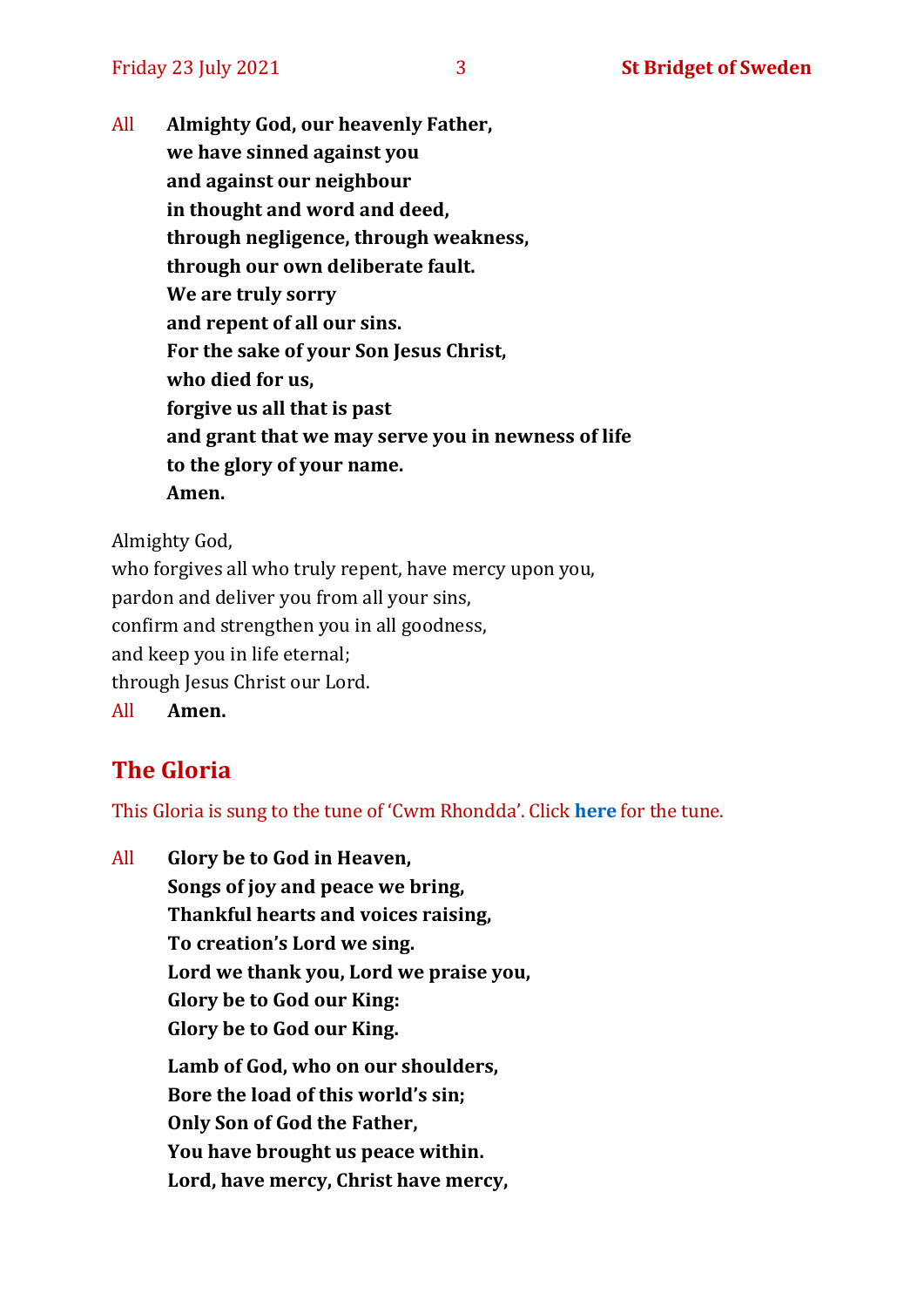**Now your glorious reign begin: Now your glorious reign begin.**

**You O Son of God are Holy, You we praise with one accord. None in heav'n or earth is like you, Only you are Christ the Lord. With the Father and the Spirit, Ever worshipped and adored: Ever worshipped and adored.**

# **The Collect for Bridget of Sweden**

O God, who guided Saint Bridget of Sweden along different paths of life and wondrously taught her the wisdom of the Cross as she contemplated the passion of your Son, grant us, we pray, that, walking worthily in our vocation, we may seek you in all things. Through our Lord Jesus Christ, your Son, who lives and reigns with you in the unity of the Holy Spirit, one God, for ever and ever.

All **Amen.**

# **Responsorial psalm**

#### ℞. **I will bless the Lord at all times.**

I will bless the Lord at all times; praise shall be always in my mouth. My soul will glory in the Lord that the poor may hear and be glad.

#### ℞. **I will bless the Lord at all times.**

Magnify the Lord with me; let us exalt his name together. I sought the Lord, who answered me, delivered me from all my fears.

℞. **I will bless the Lord at all times.**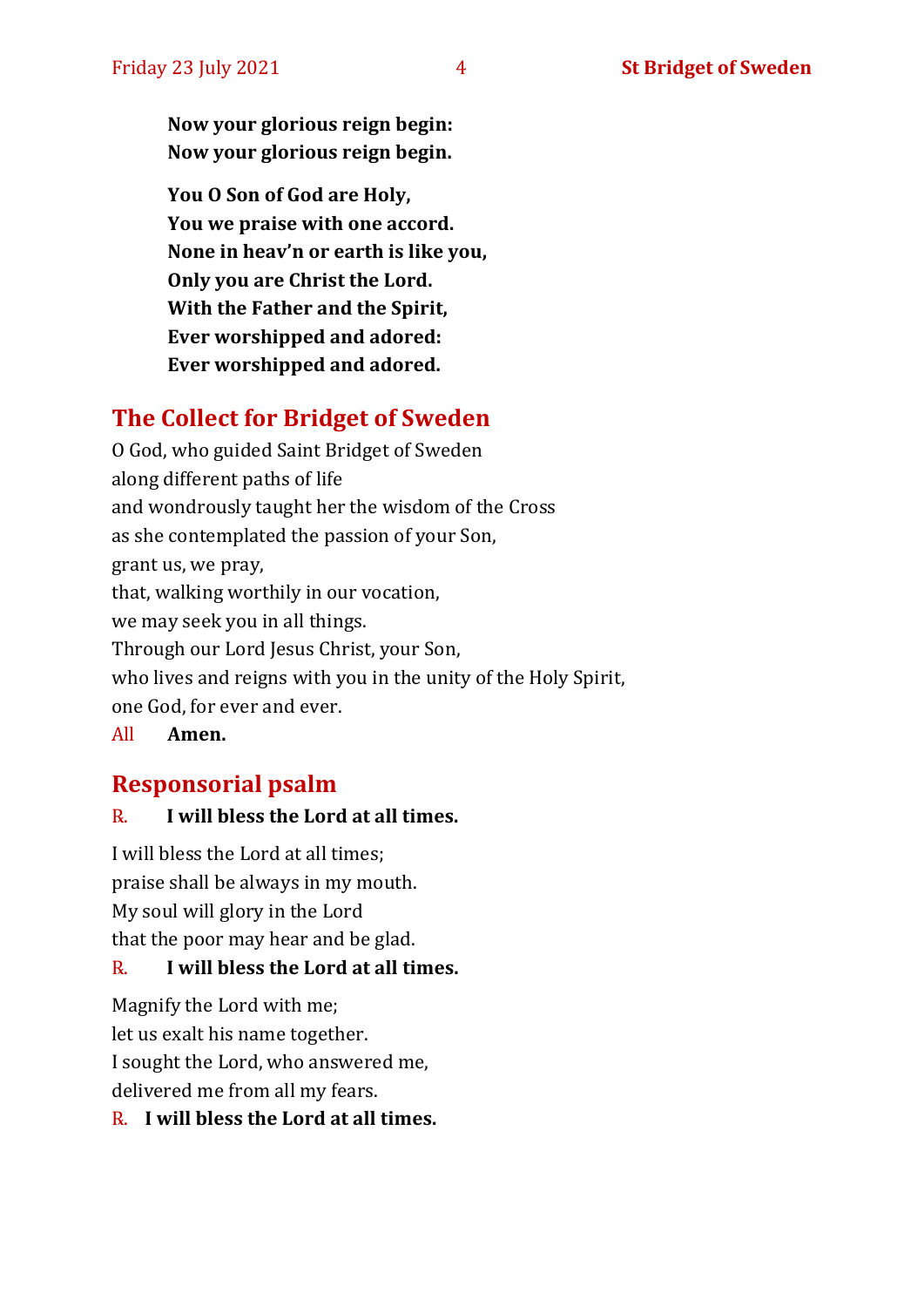Look to God that you may be radiant with joy and your faces may not blush for shame. In my misfortune I called,

the Lord heard and saved me from all distress.

#### ℞. **I will bless the Lord at all times.**

The angel of the Lord, who encamps with them, delivers all who fear God.

Learn to savour how good the Lord is;

happy are those who take refuge in him.

#### ℞. **I will bless the Lord at all times.**

Fear the Lord, you holy ones; nothing is lacking to those who fear him. The powerful grow poor and hungry, but those who seek the Lord lack no good thing.

℞. **I will bless the Lord at all times.** *Psalm 34:2–3, 4–5, 6–7, 8–9, 10–11*

# **Second reading**

A reading from the Letter of St Paul to the Galatians

Brothers and sisters, through the law I died to the law, that I might live for God. I have been crucified with Christ; yet I live, no longer I, but Christ lives in me; insofar as I now live in the flesh, I live by faith in the Son of God who has loved me and given himself up for me. *Galatians 2:19–20*

This is the Word of the Lord

All **Thanks be to God.**

HYMN 2 **[Fruit of the Spirit](https://www.youtube.com/watch?v=dCU0IP5ioa8&t=6s)** (click on this link to hear the hymn) **[Fruit of the spirit song](https://www.youtube.com/watch?v=Rezg4jYFoj0&t=19s)** (for kids) (click on this link to hear the hymn)

# **Gospel reading**

Hear the Gospel of our Lord Jesus Christ according to John

All **Glory to you O Lord.**

Jesus said to his disciples, 'I am the true vine, and my Father is the vine grower. He takes away every branch in me that does not bear fruit, and every one that does he prunes so that it bears more fruit. You are already pruned because of the word that I spoke to you. Remain in me, as I remain in you. Just as a branch cannot bear fruit on its own unless it remains on the vine, so neither can you unless you remain in me.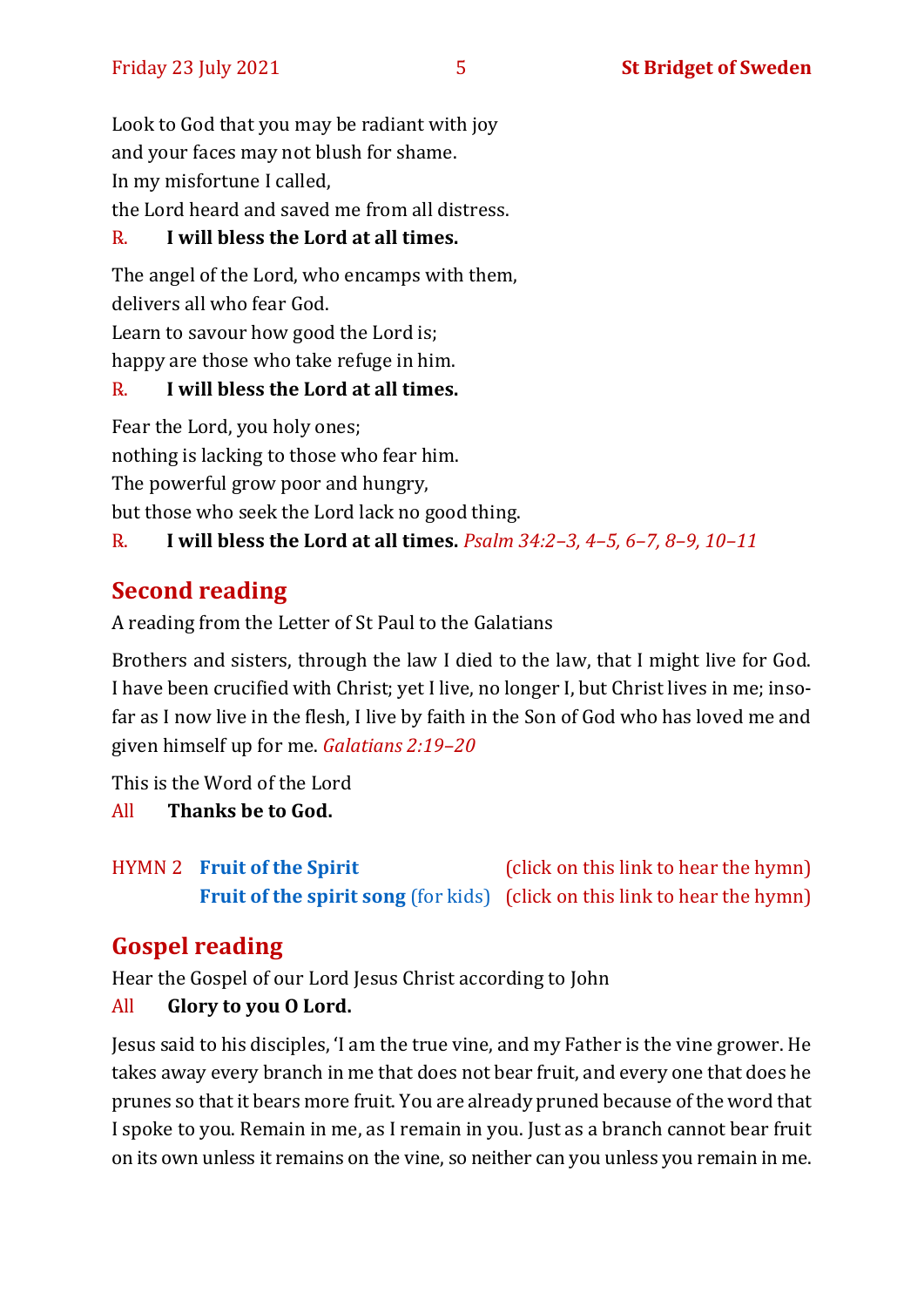I am the vine, you are the branches. Whoever remains in me and I in him will bear much fruit, because without me you can do nothing. Anyone who does not remain in me will be thrown out like a branch and wither; people will gather them and throw them into a fire and they will be burned. If you remain in me and my words remain in you, ask for whatever you want and it will be done for you. By this is my Father glorified, that you bear much fruit and become my disciples.' *John 15:1–8*

This is the Gospel of the Lord All **Praise to you O Christ.** 

#### **Sermon**

Wine is of vital importance in middle eastern cultures like first-century Palestine. The hot climate requires drinking frequently; yet water is always in short supply. Much of the small amount of naturally-available water is unsafe to drink for it carries disease: think of cholera or polio. For most people, it was therefore only safe to drink fruit juice, and the most easily-cultivated source came from grapes.

To preserve this vital commodity, the juice was allowed to ferment slightly then stored. That's why most folk drank a lot of weak wine. But large quantities of juice required a great many grapes. And vines grow slowly, which limits the number of grapes. For that reason, vine-growers devised the grafting of vines. That way, the vine yielded more grapes. And more graphs meant better health for more people.

That's the context for Jesus' metaphor of grapes, vines, and abiding. Jesus here speaks the same terminology as that used by a vine dresser; later in John's Gospel he is more explicit still. Taken together, Jesus is wanting a high yield of that which saves life. And he knows the only realistic way to achieve that goal is by ingrafting.

The work of a vine dresser was hard and required great skill. The branch to be ingrafted was taken from a pre-existing plant. Most of the plant was cut away and the stem sharpened to form a sharp spike. This blade-like portion was then inserted into a small cut in the main stem of the host vine. The area was then bound tight to prevent infection by fungus or blight, and to prevent the loss of water. The ingrafted branch was then held in place with strong twine to minimise movement.

This, then, is Jesus' metaphor for fruitful discipleship. He wants us to become part of him so that we yield life-giving fruit. Just as the deep roots of a host vine extracts water from the ground and passes it to the grapes, so Jesus passes life from God through the church to us. But that life is intended to yield spiritual fruit. To that end, we must stay in the vine, in Him; we must stay in the positions he dictates. He regulates our actions even before the process of ingrafting because otherwise, like a key in a lock, there is little scope for a close-enough fit to unlock our spiritual potential. Otherwise, the goodness cannot pass properly from Him to us. It will fail.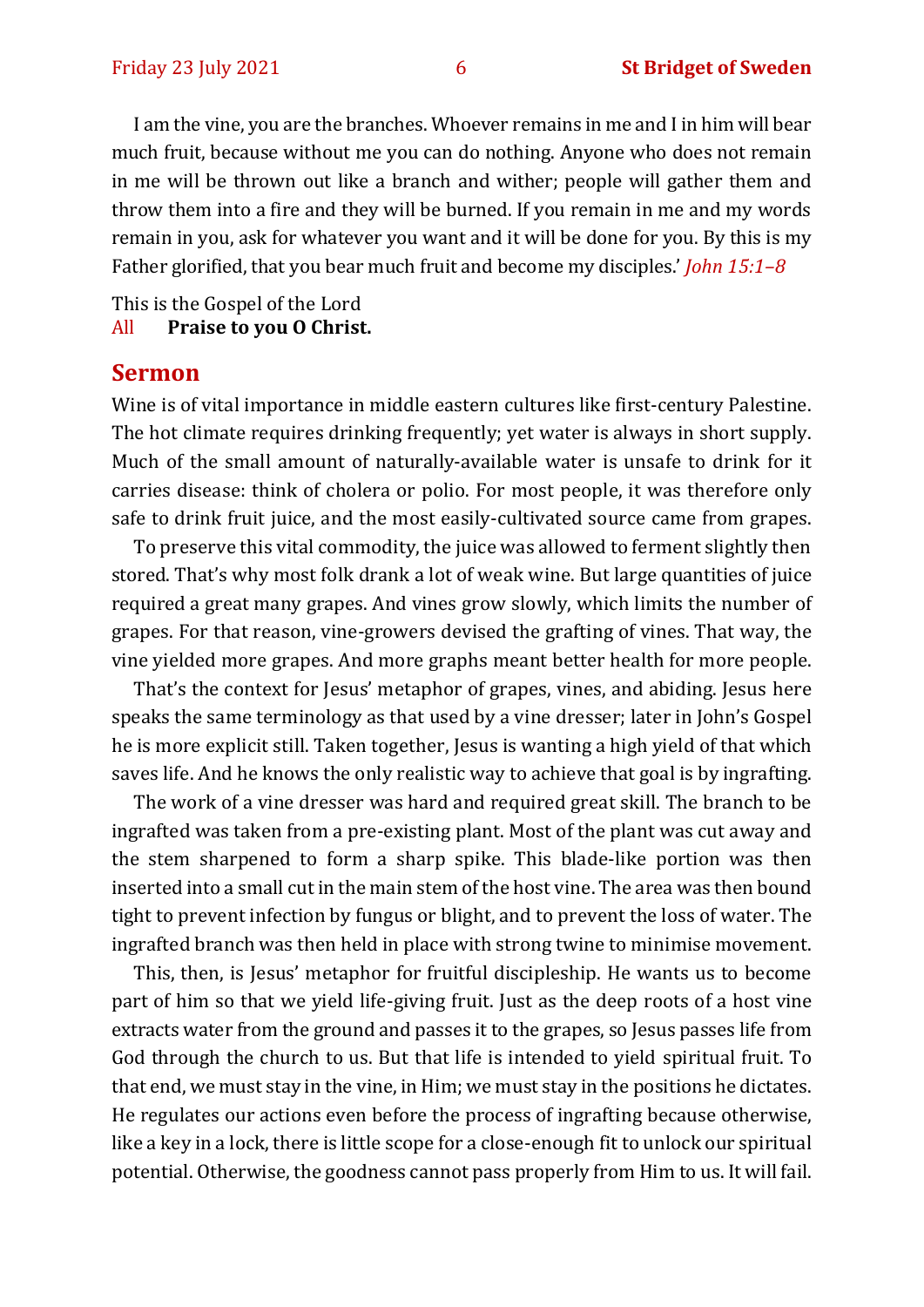St Paul is saying much the same thing in today's epistle when he says, 'I no live longer but Christ lives in me.' And today's psalm lists some of the fruits we should expect; and think of Galatians 5 which cites a longer list the fruits of the Spirit. It names, 'love, joy, peace, patience, kindness, goodness, thankfulness, selflessness, and self-control.' Elsewhere, that fruit is described in ways of Jesus living in us.

Today's choice of Scripture is citing Jesus' instruction for discipleship. Using a closely observed metaphor, he is saying that (in a spiritual sense) we have been invited, adopted, ingrafted directly into him. By implication, nothing less drastic will work. Other, lesser, ways of discipleship do not lead to fruitful life.

Today in the Church calendar, we remember the life of St Bridget. We continue to remember her because her discipleship was so fruitful. Through Scripture, Jesus is also inviting us to yield spiritual fruit. Like her, he wants us to change the world.

#### **The Creed**

Do you believe and trust in God the Father,

the source of all being and life,

the one for whom we exist?

#### All **We believe and trust in him.**

Do you believe and trust in God the Son, who took our human nature,

died for us and rose again?

#### All **We believe and trust in him.**

Do you believe and trust in God the Holy Spirit, who gives life to the people of God and makes Christ known in the world?

#### All **We believe and trust in him.**

This is the faith of the Church.

All **This is our faith. We believe and trust in one God, Father, Son and Holy Spirit. Amen.**

#### **Prayers of intercession**

We have come from different places, with different prayers in our hearts, and different challenges in our lives. But united now, with one voice, we say, thank you, Jesus, for uniting us through your love and rooting us in our church fellowship, where we can grow and play and learn.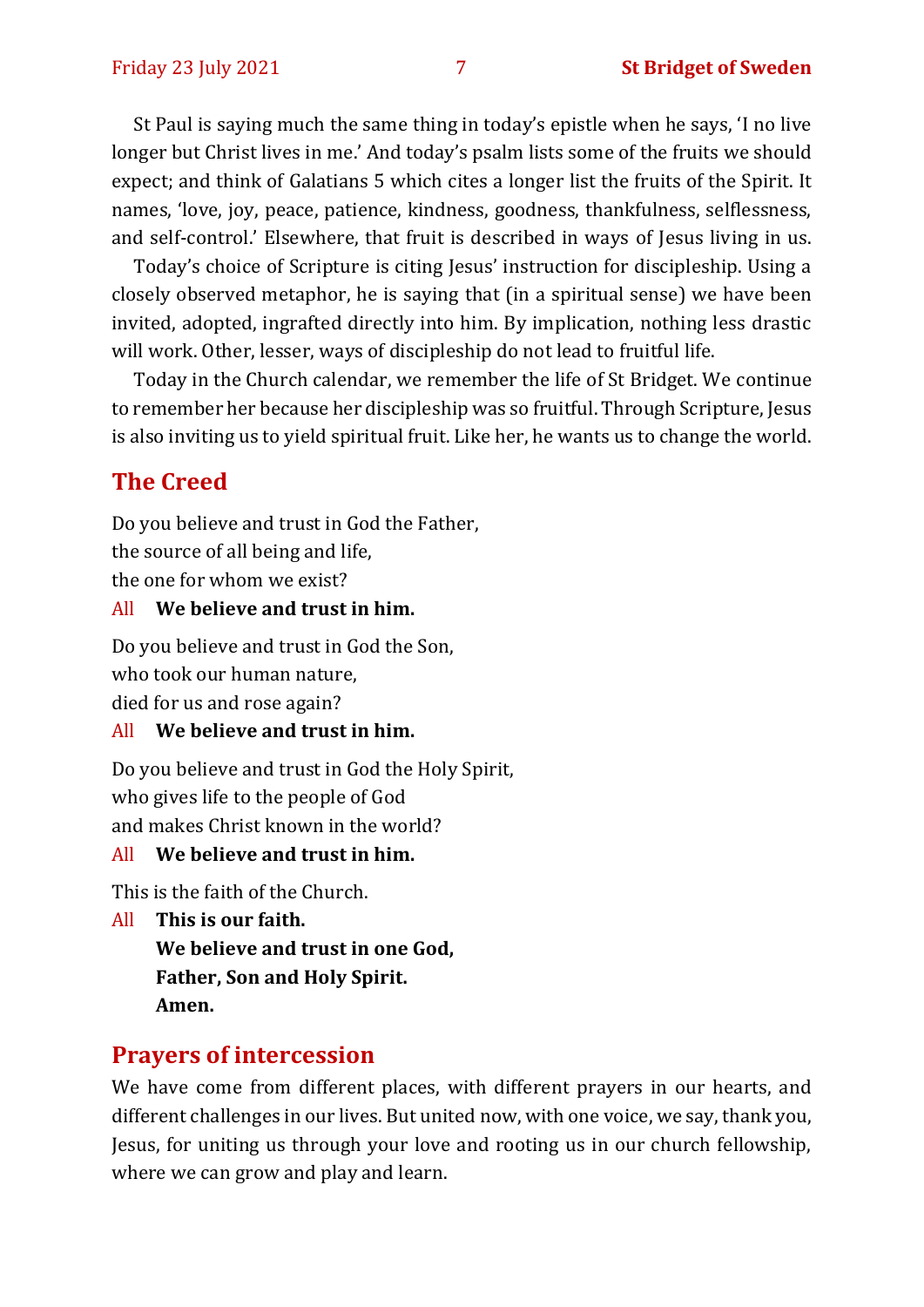#### You are the vine, we are the branches

#### All **May we bear the fruits of love**

Dear God, when we are tempted to go our own way, forgive us, and draw us back to the vine of your Church. When we are tempted, help us to draw us back to the vine of your kindness. When we are tempted to stop praying for the needs of the world, forgive us and help us to draw us back to the vine of your love.

You are the vine, we are the branches

#### All **May we bear the fruits of love**

Loving God, we thank you that we can always come to you, and trust you with the things in our lives that need to be quietly nurtured and regularly pruned. Shape us and keep us rooted in your love, that we may be strong in our faith, and gentle in our lives.

You are the vine, we are the branches

#### All **May we bear the fruits of love**

Lord Jesus, thank you for connecting us all through your love. We pray for all who feel alone, disconnected or abandoned in any way. We pray for those having a difficult time, who need special reassurance and understanding. Help them to feel your presence with them. Help us to bring hope and love to others.

You are the vine, we are the branches

#### All **May we bear the fruits of love**

Let us be strong in Jesus and flourish. Let us be rooted in Jesus and fruitful. Let us abide in Jesus and be blessed. We ask this in your name, Lord.

You are the vine, we are the branches

#### All **May we bear the fruits of love**

Jesus Christ is the light of the world, a light no darkness can quench. We remember before God those who have died and light a candle to symbolise the light of Christ which eternally shines and brings hope. You turn our darkness into light; in your light shall we see light.

You are the vine, we are the branches

#### All **May we bear the fruits of love**

Merciful Father,

All **accept these prayers for the sake of your Son, our Saviour Jesus Christ. Amen.**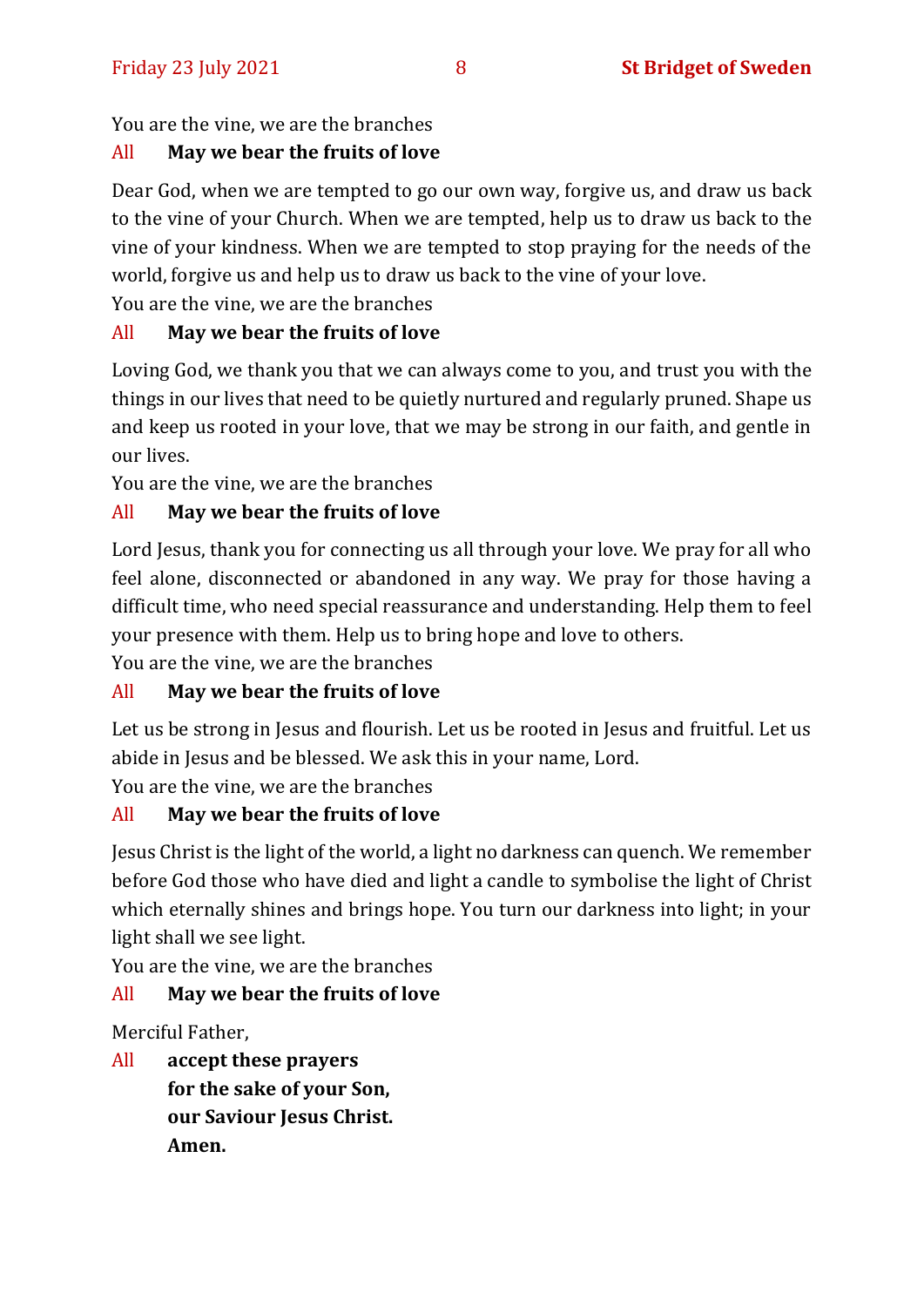# **The peace**

Unto us a child is born, unto us a son is given, and his name shall be called the Prince of Peace.

The peace of the Lord be always with you,

All **And also with you.**

HYMN3 **[You](https://www.youtube.com/watch?v=hv72Q23lIp0) are the vine, we are the branches** (click on this link to hear the hymn)

The liturgy of the Communion Service appears below

# The Dismissal

May Christ who makes saints of sinners, who has transformed those we remember today, raise and strengthen you that you may transform the world; and the blessing of God the Almighty: Father, Son, and Holy Spirit, be with you now and remain with you always. All **Amen.**

HYMN 4 **[The Lord of sea and sky](https://www.youtube.com/watch?v=cGNYDcqdl8g)** (please click on this link to hear the hymn)

Go in peace to love and serve the Lord.

All **In the name of Christ. Amen.**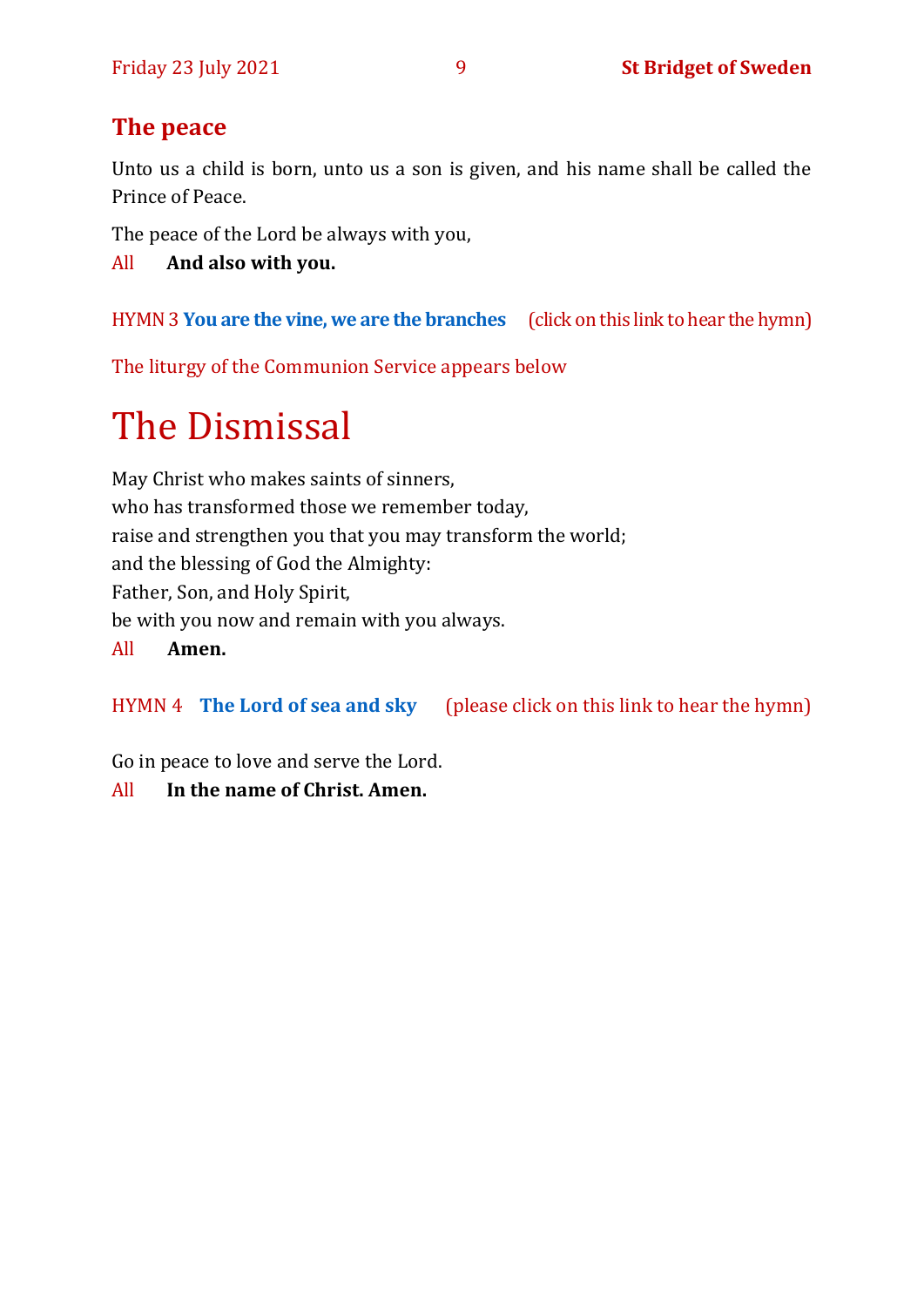# The Liturgy of the Sacrament

## Eucharistic Prayer (prayer E)

The Lord be with you

#### All **and also with you.**

Lift up your hearts.

#### All **We lift them to the Lord.**

Let us give thanks to the Lord our God.

#### All **It is right to give thanks and praise.**

It is indeed right, our duty and our joy, always and everywhere to give you thanks, holy Father, almighty and eternal God, through Jesus Christ our Lord. And now we give thanks, most gracious God, surrounded by a great cloud of witnesses and glorified in the assembly of your saints. The glorious company of apostles praise you. The noble fellowship of prophets praise you. The white-robed army of martyrs praise you. We, your holy Church, acclaim you. In communion with angels and archangels, and with all who served you on earth and worship you now in heaven, we raise our voice to proclaim your glory, for ever praising you and saying:

All **Holy, holy, holy Lord, God of power and might, heaven and earth are full of your glory. Hosanna in the highest. Blessed is he who comes in the name of the Lord. Hosanna in the highest.**

We praise and bless you, loving Father, through Jesus Christ, our Lord; and as we obey his command, send your Holy Spirit, that broken bread and wine outpoured may be for us the body and blood of your dear Son.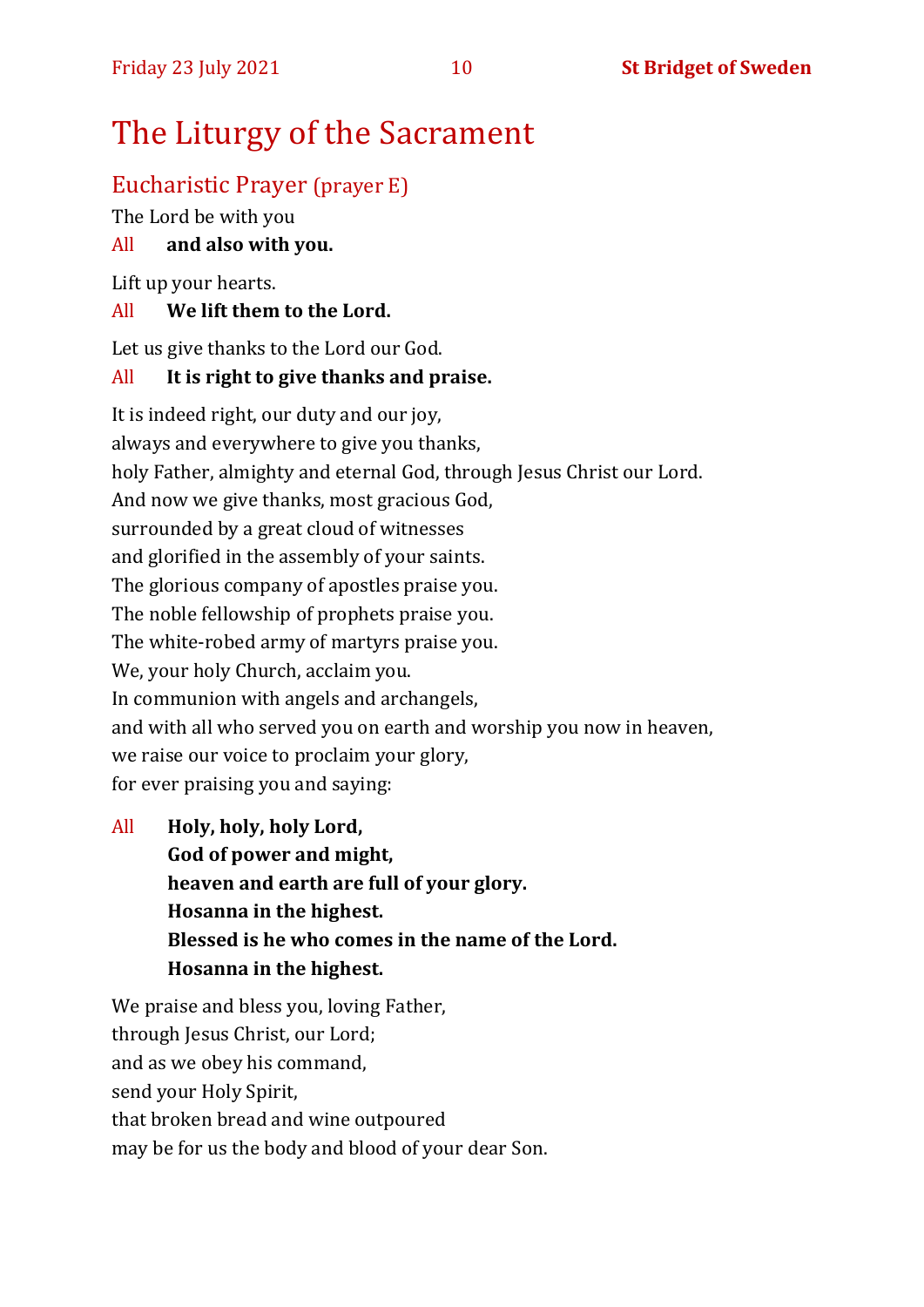On the night before he died he had supper with his friends and, taking bread, he praised you. He broke the bread, gave it to them and said: Take, eat; this is my body which is given for you; do this in remembrance of me.

When supper was ended he took the cup of wine. Again he praised you, gave it to them and said: Drink this, all of you; this is my blood of the new covenant, which is shed for you and for many for the forgiveness of sins. Do this, as often as you drink it, in remembrance of me.

So, Father, we remember all that Jesus did, in him we plead with confidence his sacrifice made once for all upon the cross.

Bringing before you the bread of life and cup of salvation, we proclaim his death and resurrection until he comes in glory.

Great is the mystery of faith:

All **Christ has died. Christ is risen. Christ will come again.**

Lord of all life, help us to work together for that day when your kingdom comes and justice and mercy will be seen in all the earth.

Look with favour on your people, gather us in your loving arms and bring us with Bridget and all the saints to feast at your table in heaven.

Through Christ, and with Christ, and in Christ, in the unity of the Holy Spirit, all honour and glory are yours, O loving Father, for ever and ever.

All **Amen.**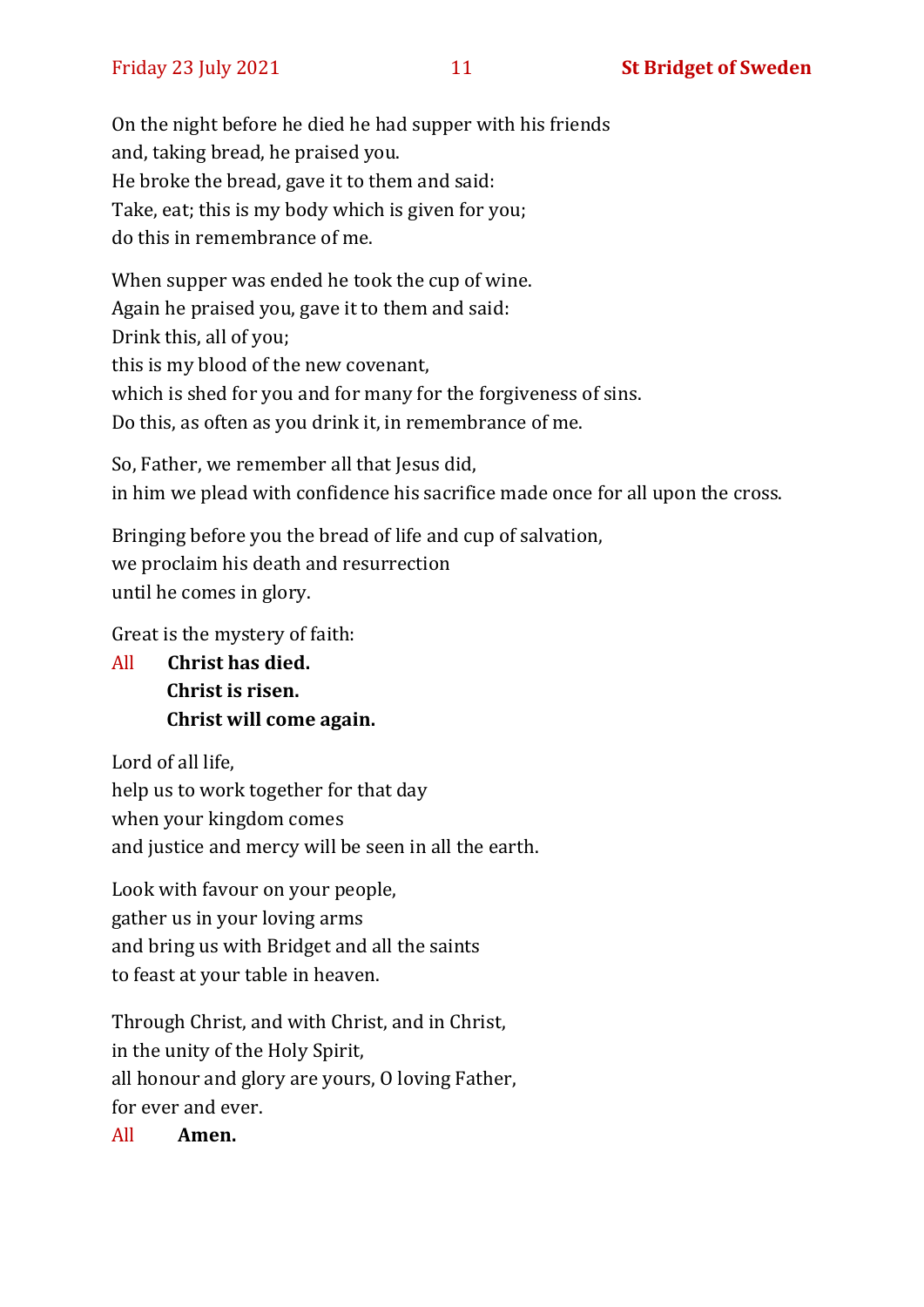## The Lord's Prayer

As our Saviour taught us, so we pray

All **Our Father in heaven, hallowed be your name, your kingdom come, your will be done, on earth as in heaven. Give us today our daily bread. Forgive us our sins as we forgive those who sin against us. Lead us not into temptation but deliver us from evil. For the kingdom, the power,** 

**and the glory are yours now and for ever. Amen.**

#### Breaking of the Bread

We break this bread to share in the body of Christ.

- All **Though we are many, we are one body, because we all share in one bread.**
- All **Lamb of God,**

**you take away the sin of the world, have mercy on us.**

**Lamb of God, you take away the sin of the world, have mercy on us.**

**Lamb of God, you take away the sin of the world, grant us peace.**

Draw near with faith. Receive the body of our Lord Jesus Christ which he gave for you, and his blood which he shed for you. Eat and drink in remembrance that he died for you, and feed on him in your hearts by faith with thanksgiving.